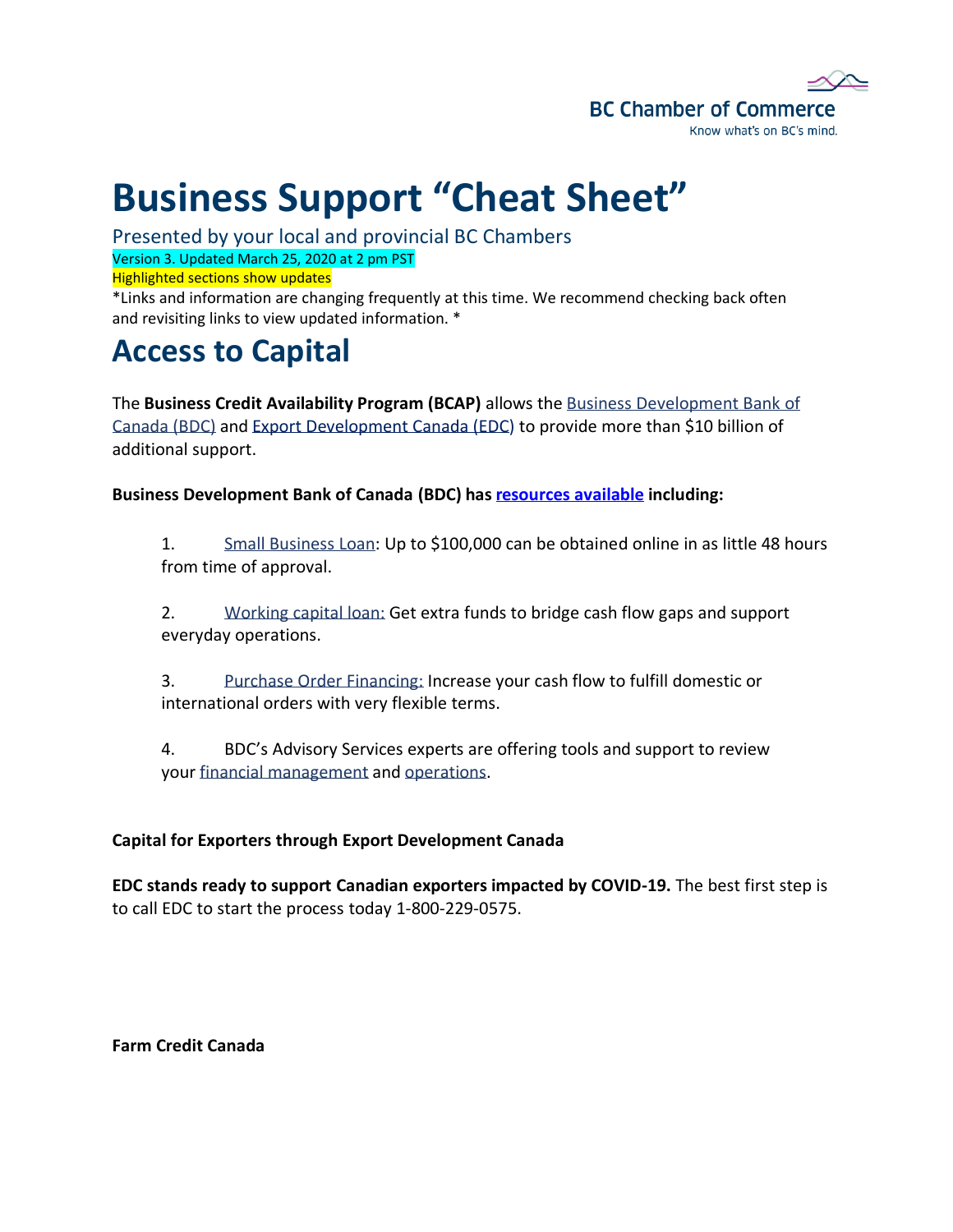#### **FCC lending capacity has been increased by \$5B to alleviate industry financial**

**pressure.** FCC provides loans and services for primary producers, food operations and agribusinesses.

• FCCis prepared to assist - speak to your local FCC contact through their Customer Service Centre at 1-888-332-3301 or visit their [online service portal](https://www.fcc-fac.ca/en/financing/online-services.html) to work with FCC.

#### **Regional Development Agencies – Western Economic Diversification Canada**

**If you are a tourism operator or small- or medium- sized business or organization impacted by the sudden shifts in the economy and need pressing assistance**, the RDAs could assist you with:

- Access to federal funding to help you stay in business.
- Advice and pathfinding services to other federal programs and services available.

**If you are a tourism operator or small- or medium- sized business or organization and have received RDA funding** and COVID-19 is affecting your operations:

- You may be eligible to receive additional funding and/or flexible arrangements.
- Further support will be determined on a case-by-case basis as the situation evolves.

The best way to contact the Western Economic Diversification Canada for support is to call them at: [1-888-338-WEST \(9378\)](tel:+18883389378)

### **Taxation Relief and Other Support for Businesses**

#### **The [Canada Revenue Agency](https://www.canada.ca/en/revenue-agency.html) will allow all businesses to defer, until after August 31, 2020**:

The payment of any income tax amounts that become owing on or after today (March 18, 2020) and before September 2020. This relief would apply to tax balances due, as well as instalments, under Part I of the *Income Tax Act*. No interest or penalties will accumulate on these amounts during this period. This measure will result in businesses having more money available during this period.

#### **Work Sharing Program**

The Work Sharing Program is to help eligible employers to retain skilled employees and workers to remain employed. Measures taken during COVID-19 will:

- Extend the Work-Sharing agreements by an additional 38 weeks
- Wave the mandatory waiting period between agreements
- Ease the recovery plan requirements

Access the [Work-Sharing page](https://www.canada.ca/en/employment-social-development/services/work-sharing.html) to learn more about the program and its requirements.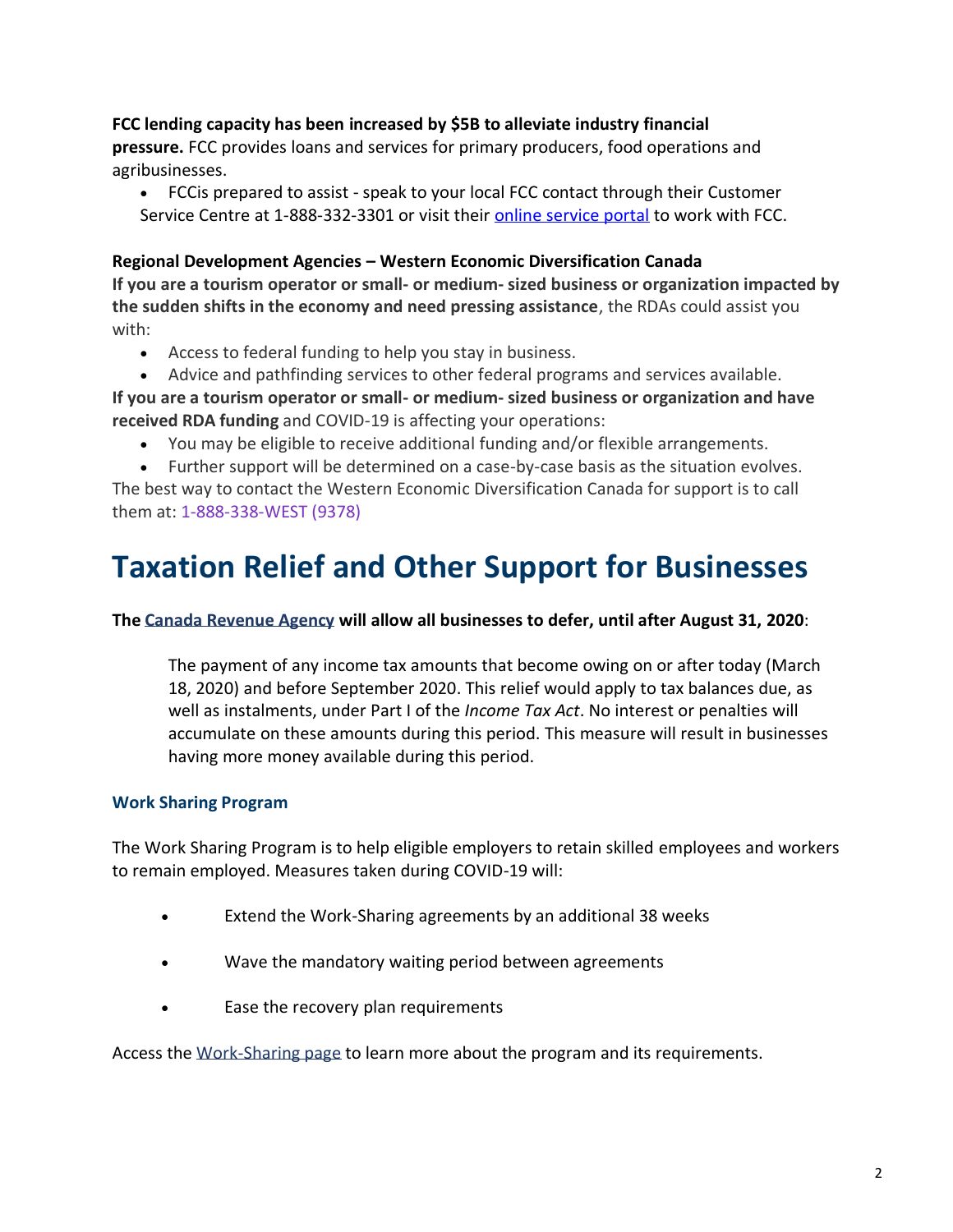Access the [Work-Sharing temporary special measures](https://www.canada.ca/en/employment-social-development/services/work-sharing/temporary-measures-forestry-sector.html) page to find out if you are eligible for temporary special measures.

#### **Wage Subsidy**

To support businesses and **help prevent layoffs**, the government is proposing to provide eligible small employers a temporary wage subsidy for a period of three months. The subsidy will be equal to 10% of remuneration paid during that period, up to a maximum subsidy of \$1,375 per employee and \$25,000 per employer.

- Businesses will be able to benefit immediately from this support by **reducing their remittances of income tax withheld on their employees' remuneration**. Employers benefiting from this measure will include corporations eligible for the small business deduction, as well as non-profit organizations and charities.
- To review how the federal government support plan for Canadians and for further details on **wage subsidies and emergency support for employees**, [please](https://www.canada.ca/en/department-finance/economic-response-plan.html#individual) click [here.](https://www.canada.ca/en/department-finance/economic-response-plan.html#individual)
- For more information on eligibility and how to take advantage of the wage subsidy check these [Frequently Asked Questions.](https://www.canada.ca/en/revenue-agency/campaigns/covid-19-update/frequently-asked-questions-wage-subsidy-small-businesses.html)

### **Provincial support for Businesses**

The provincial government announced a \$5 billion (additional funding) support package for businesses and individuals: this is the first step as the government acknowledges they will have to be "nimble and flexible" as they respond to the impacts of COVID-19. The package will see \$2.8 B People and Services \$2.2B Business and Economic Recovery.

**\*Provincial Aid was announced March 23rd, 2020. Details for how to access services will be provided once they become available\***

#### **Tax Remittance Deferrals**

The provincial government is extending tax filing and payment deadlines to September 30th, 2020 to help businesses through this crisis. The deferred taxes will include:

- Employee Health Tax (EHT)
- Motor Fuel Taxes
- Carbon Tax
	- o The scheduled increase of carbon tax has been canceled
- Provincial Sales Tax (PST)
- Municipal & Regional District Tax
- Tobacco Tax

#### **Property Tax Relief**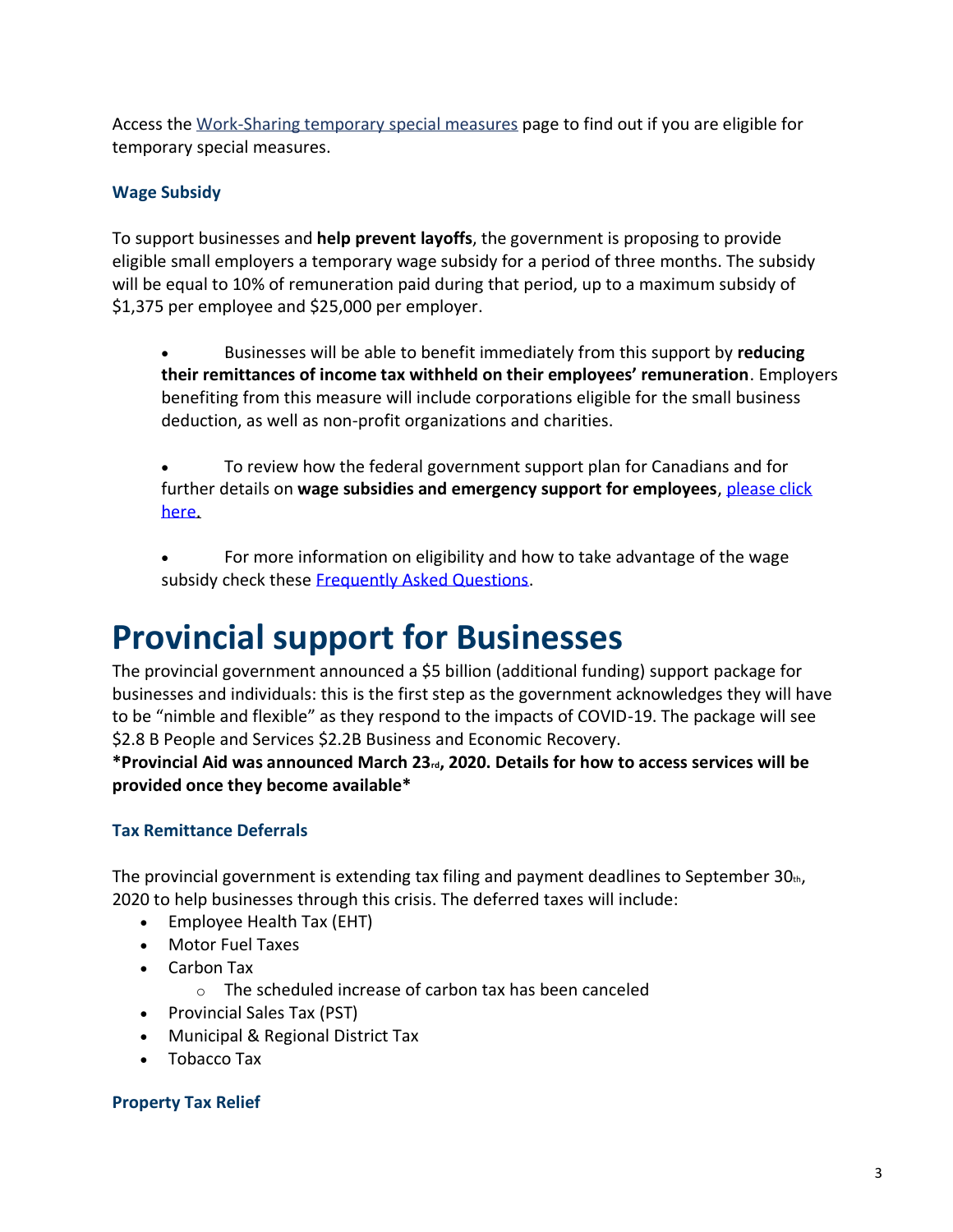Business and light and major industrial property classes will see a 50% cut to provincial school tax, which should result in \$500 million in immediate relief for business.

• The expectation is business will benefit directly (if they own their own property) or this relief will flow through commercial landlords immediately passing savings on to tenants in triple-net leases

#### **Additional Provincial Measures**

- Canceling of the scheduled increase of Carbon Tax
- Deferral of PST charges to e-commerce and sweetened beverages (to be reviewed by Sept. 30, 2020)
- \$1.5B for economic recovery
	- $\circ$  The longer-term recovery plan will dedicate funding to those businesses that are particularly hard-hit during this pandemic.

## **Resources for Individuals**

#### **Employment Insurance**

Several measures are being taken by [Employment and Social Development Canada:\(](https://www.canada.ca/en/employment-social-development/corporate/notices/coronavirus.html)ESDC) to assist employees who have been laid off or are unable to work due to quarantine. These measures include, waiving the one-week waiting period for and priority application processing for related claims. To learn more go to [EI sickness benefits.](https://www.canada.ca/en/services/benefits/ei/ei-sickness.html)

• If you think you are eligible, visit the [EI sickness benefits](https://www.canada.ca/en/services/benefits/ei/ei-sickness.html) page to apply.

**Canada Emergency Response Benefit** *(Expected April 6th)*

In order to bring relief to Canadians faster this was introduced to replace the Emergency Care Benefit and the Emergency Support. The Canada Emergency Response Benefit will provide individuals \$2,000 per month for four months. This benefit is expected to be available on April  $6<sub>th</sub>$ . More details to follow as they become available. This will provide income support to:

- Workers, including the self-employed, who are quarantined or sick with COVID-19 but do not qualify for EI sickness benefits.
- Workers, including the self-employed, who are taking care of a family member who is sick with COVID-19, such as an elderly parent, but do not quality for EI sickness benefits.

Parents with children who require care or supervision due to school closures, and are unable to earn employment income, irrespective of whether they qualify for EI or not.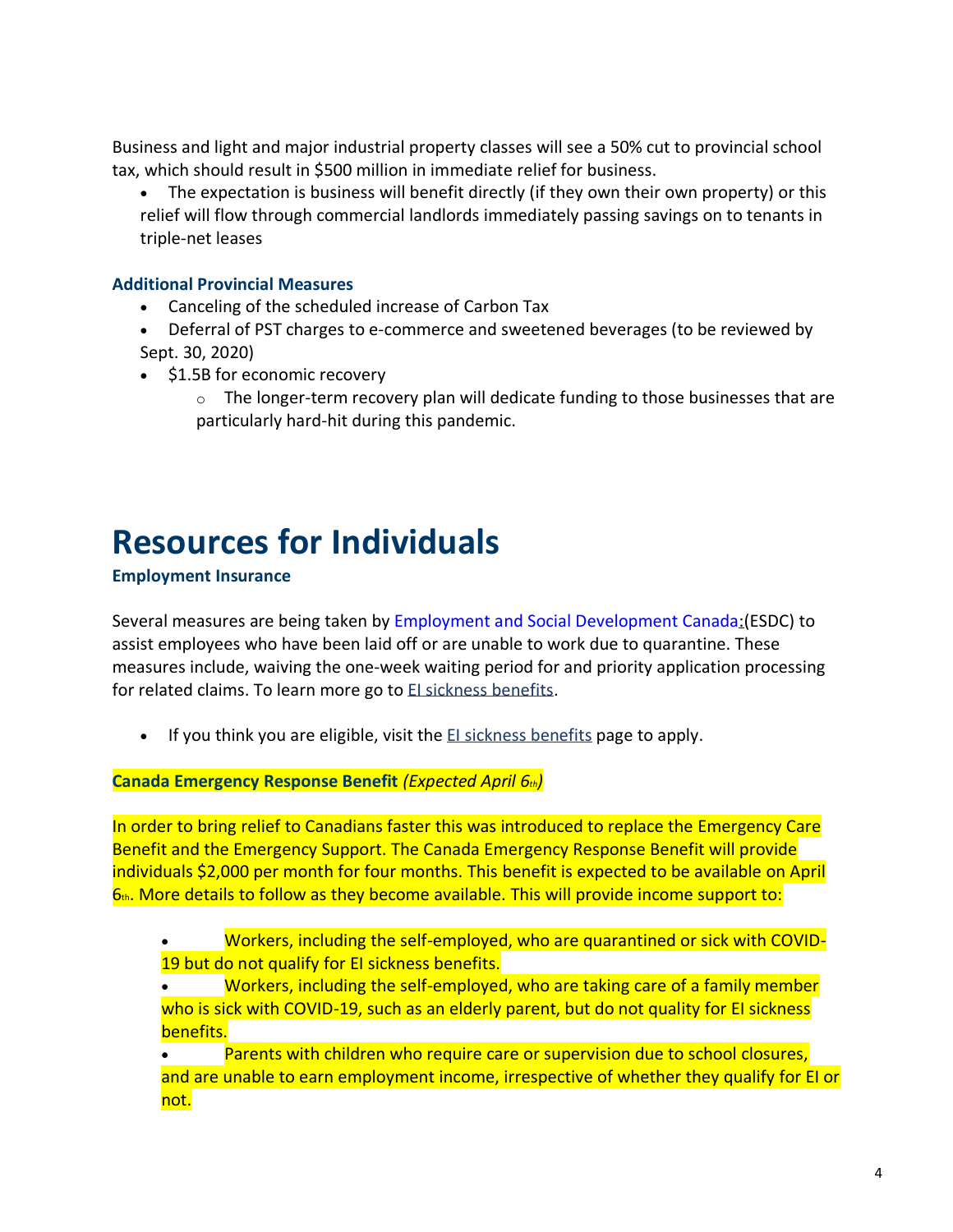#### • **Canadians** who lose their jobs or face reduced hours as a result of **COVID's** impact.

#### **Enhanced Canada Child Benefit** *(Available early May, requires Royal Assent)*

For those that are eligible for the Child Tax benefit, there will be an additional \$300 per child available on top of what is already received.

#### **GST Credit** *(Available early May, requires Royal Assent)*

For individuals that are eligible for GST Credits The credits available will be increased up to \$400 for single adults and \$600 for couples (more details will be available closer to the rollout date).

#### **Tax Filing Relief**

In order to provide greater flexibility to Canadians who may be experiencing hardships during the COVID-19 outbreak, the Canada Revenue Agency will defer the filing due date for the 2019 tax returns of individuals, including certain trusts.

• For individuals, the return filing due date will be deferred until June 1, 2020. **However**, the Agency encourages individuals who expect to receive benefits under the GSTC or the Canada Child Benefit not to delay the filing of their return to ensure their entitlements for the 2020-21 benefit year are properly determined.

### **Provincial Support for Individuals**

#### **\*Aid was announced March 23rd, 2020. Details for how to access services will be provided once they become available\***

#### **Emergency Benefit**

This is a 1-time \$1000 tax-free payment for any British Columbian whose income is impacted by COVID-19. Eligible individuals include those that receive federal EI or the new federal Emergency Care Benefit -- linked to the federal governments new EI rules in response to the pandemic.

#### **Boosting the Climate Action Tax Credit**

Eligible families of four will receive up to \$564 and eligible individuals will receive up to \$218 in an enhanced payment. This will help complement federal income supports for those struggling with job loss reduced income or increased costs.

**Support for Renters and Homeowners** *(Expected to be available early April)*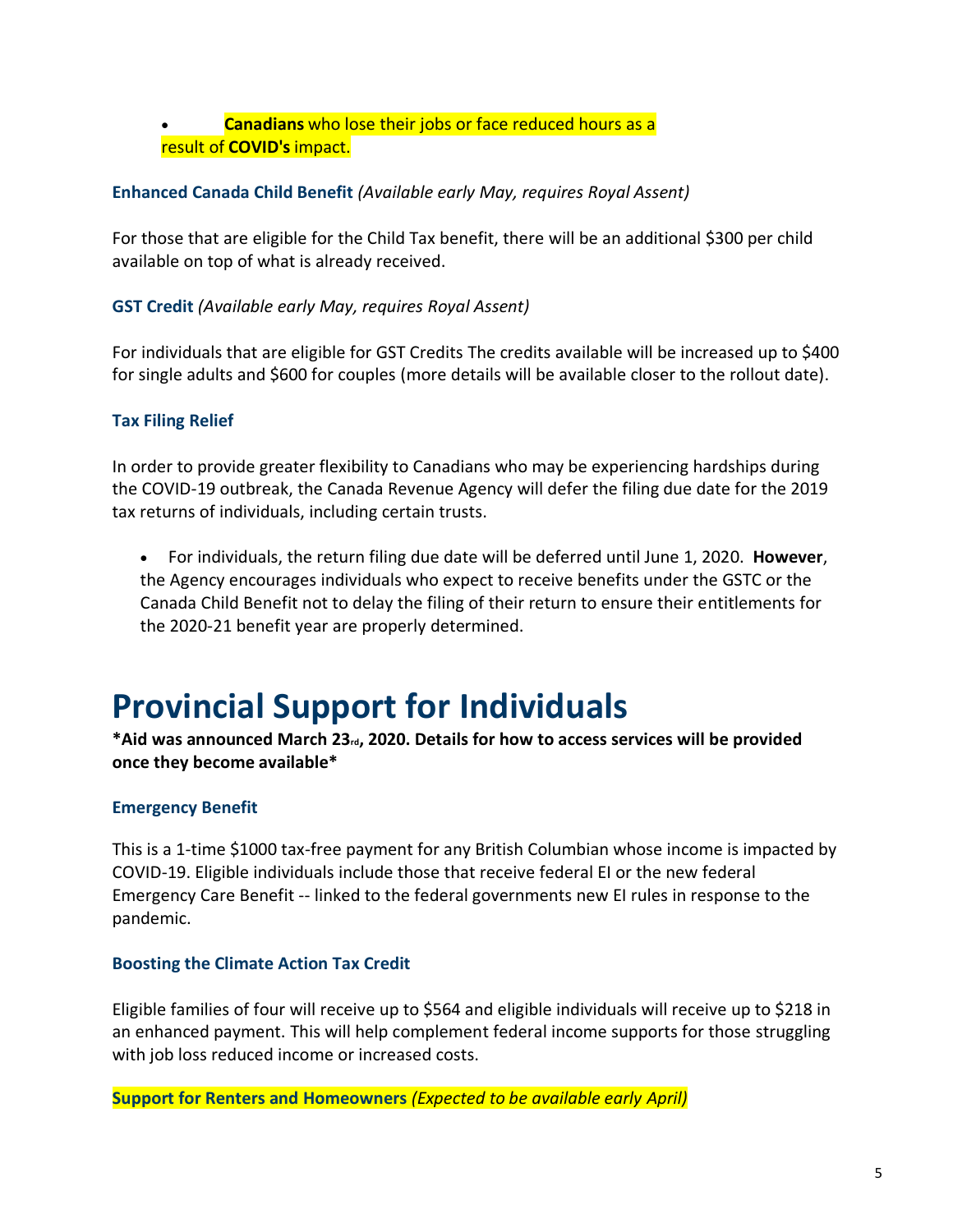On March 25th, 2020 the provincial government announced additional measures to support renters throughout this crisis. More information to come as it becomes available. The measures include but are not limited to:

• Temporary rental supplement

o **Offering households up to \$500/month towards rent, paid directly to landlords** on their behalf.

• Halting of evictions

 $\circ$  Landlords' may not issue a new notice to end tenancy for any reason. Except, where it may be needed to protect health & safety or undue damage to the property. Landlords will be able to apply to Residential Tenancy Branch for a hearing.

• Freezing of new annual rent increases during the state of emergency

The provincial government, working with banks and credit unions, will ensure mortgage deferral options are available as well as enhanced support for rentals via Shelter Aid For Elderly Renters (SAFER) and Rental Assistance Program (RAP).

## **General Information**

- The federal government has updated it's COVID-19 Economic Response Plan [page](https://www.canada.ca/en/department-finance/economic-response-plan.html) making it easier to navigate.
- The federal Government has created a [COVID-19 resource page](https://www.tradecommissioner.gc.ca/campaign-campagne/ressources-entreprises-COVID-19-business-resources.aspx?lang=eng) for Canadian businesses
	- **[Download Canada Business App](https://www.ic.gc.ca/eic/site/icgc.nsf/eng/h_07670.html)** to access small business loans, working capital loans, purchase order financing, COVID-19 guidance and more
- The Canadian Chamber of Commerce has pandemic preparedness resources and [templates.](http://www.chamber.ca/resources/pandemic-preparedness/)
- The BC government does daily media updates everyday at 3 pm (T-F), which are streamed live by major media.

## **B2B Support – Private & Crown Corporations**

#### **ICBC**

ICBC is now offering customers the option to defer their monthly insurance payments for up to 90 days with no penalty. This deferral will be available to customers already on monthly Autoplan payments. ICBC previously only allowed for a single deferral of 30 days. Customers can use ICBC's [online resource tool](https://onlinebusiness.icbc.com/eforms/dotcom/jsp/ACG398.jsp) to apply for deferrals or call the customer support team at [1-800-665-6442.](tel:18006656442)

#### **BC Hydro**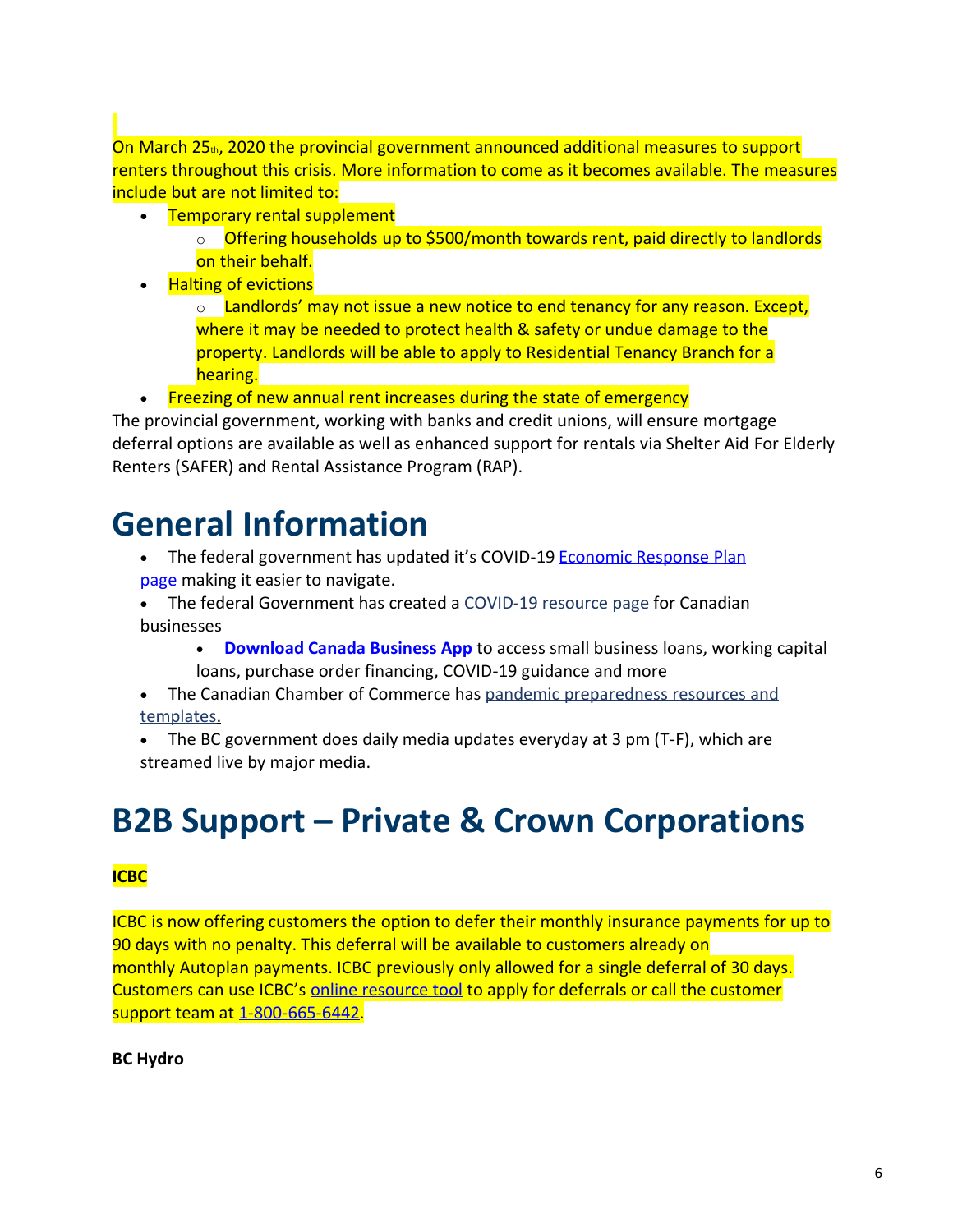The [COVID-19 Customer Assistance Program](https://www.bchydro.com/news/conservation/2020/covid-19-updates.html) provides customers the option to defer bill payments or arrange for flexible payment plans with no penalty. Customers are encouraged to call BC Hydro's customer team at 1 800 BCHYDRO (1 800 224 9376) to discuss bill payment options.

#### **Fortis BC**

FortisBC will be waiving late payment fees and ensuring no customer is disconnected from the energy they need for financial reasons. They will also be available to help their customers with flexible payment options. To learn more about what FortisBC is doing visit their [COVID-19](https://www.fortisbc.com/about-us/supporting-british-columbia-during-the-covid-19-outbreak)  [page](https://www.fortisbc.com/about-us/supporting-british-columbia-during-the-covid-19-outbreak) or call Fortis at 1-866-436-7847 for electricity and 1-888-224-2710 for natural gas.

#### **Vancity Credit Union**

Vancity Credit Union is helping their customers through this difficult time by offering to:

- Provide emergency working capital
- Buy back foreign currency at the same rate it was sold (for customers impacted by travel disruption)
- Waiving INTERAC e-Transfer and ATM fees until April  $30<sub>th</sub>$

Learn more about what they are doing on their website [here.](https://www.vancity.com/AboutVancity/News/MediaReleases/VancityDeferPayments_Mar18_2020/)

#### **Hootsuite**

Hootsuite is offering free access (until July  $1<sub>st</sub>$ , 2020) to their Professional Plan to help small businesses and non-profits stay connected to their customers and audiences. To learn more or signup visit their website [here.](https://hootsuite.com/pages/stay-connected)

#### **Uber Eats**

The company has created [a support package](https://www.businesswire.com/news/home/20200316005228/en/Uber-Eats-Announces-Efforts-Support-U.S.-Canada) to promote "contactless" delivery from local restaurants, which includes waiving delivery fees, and a daily payout option to assist restaurants with cash flow.

### **Other Support**